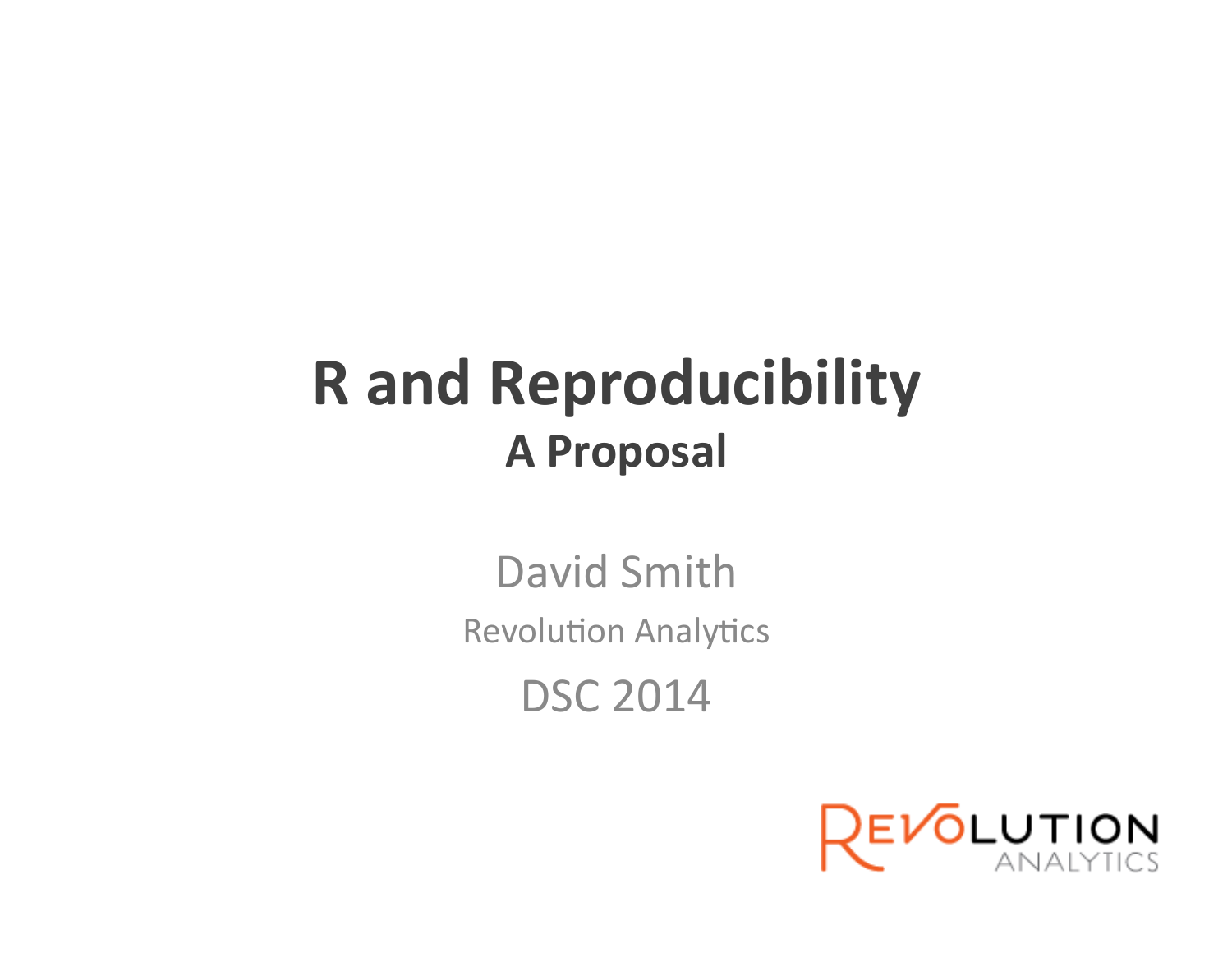# **Why care about reproducibility?**

Academic / Clinical Research

- Verify results
- Advance Research

#### Business

- Production code
- **Reliability**
- Firewalls
- Reusability
- Regulation



www.nytimes.com/2011/07/08/health/research/08genes.html http://arxiv.org/pdf/1010.1092.pdf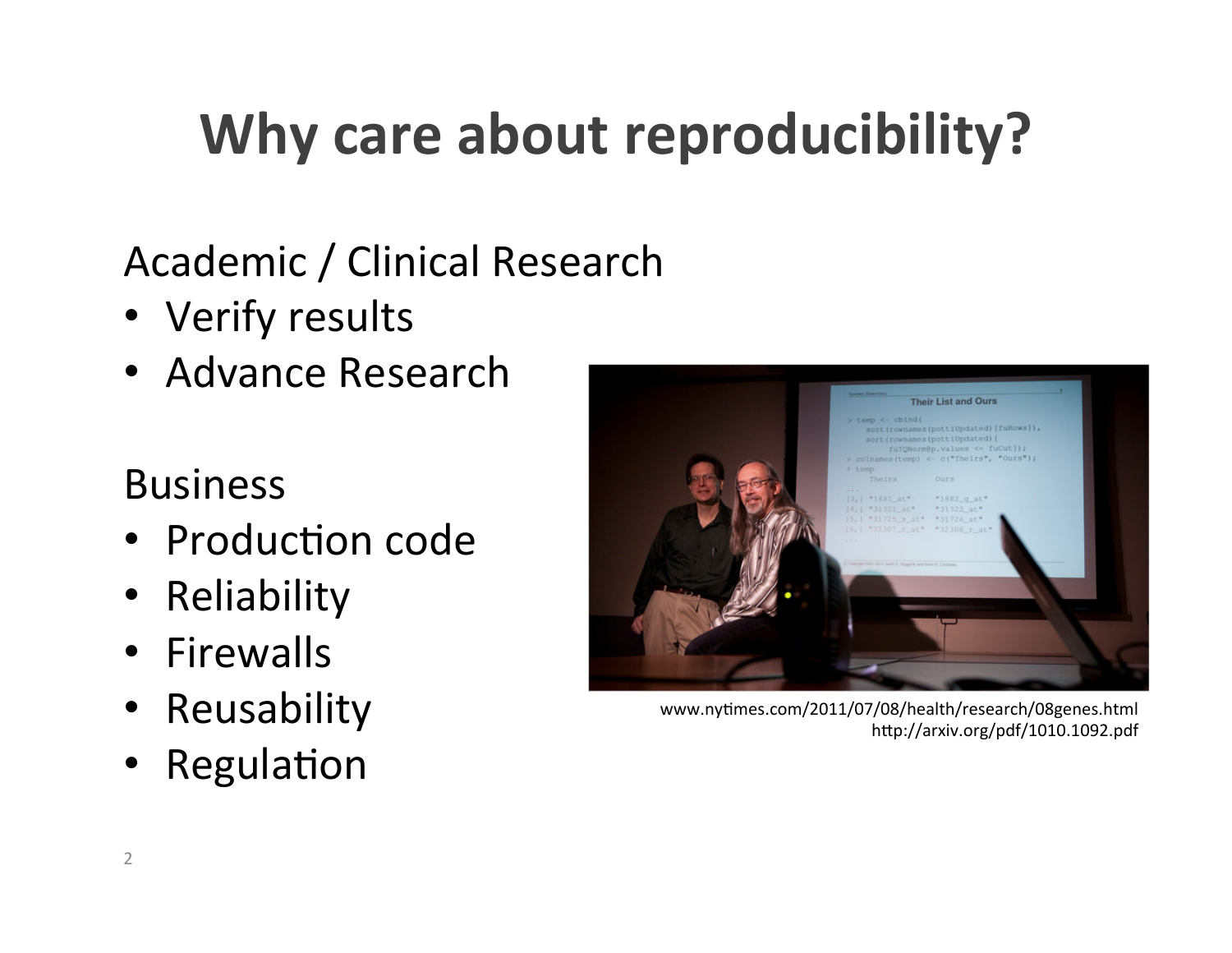# **Package Problem #1: The User**

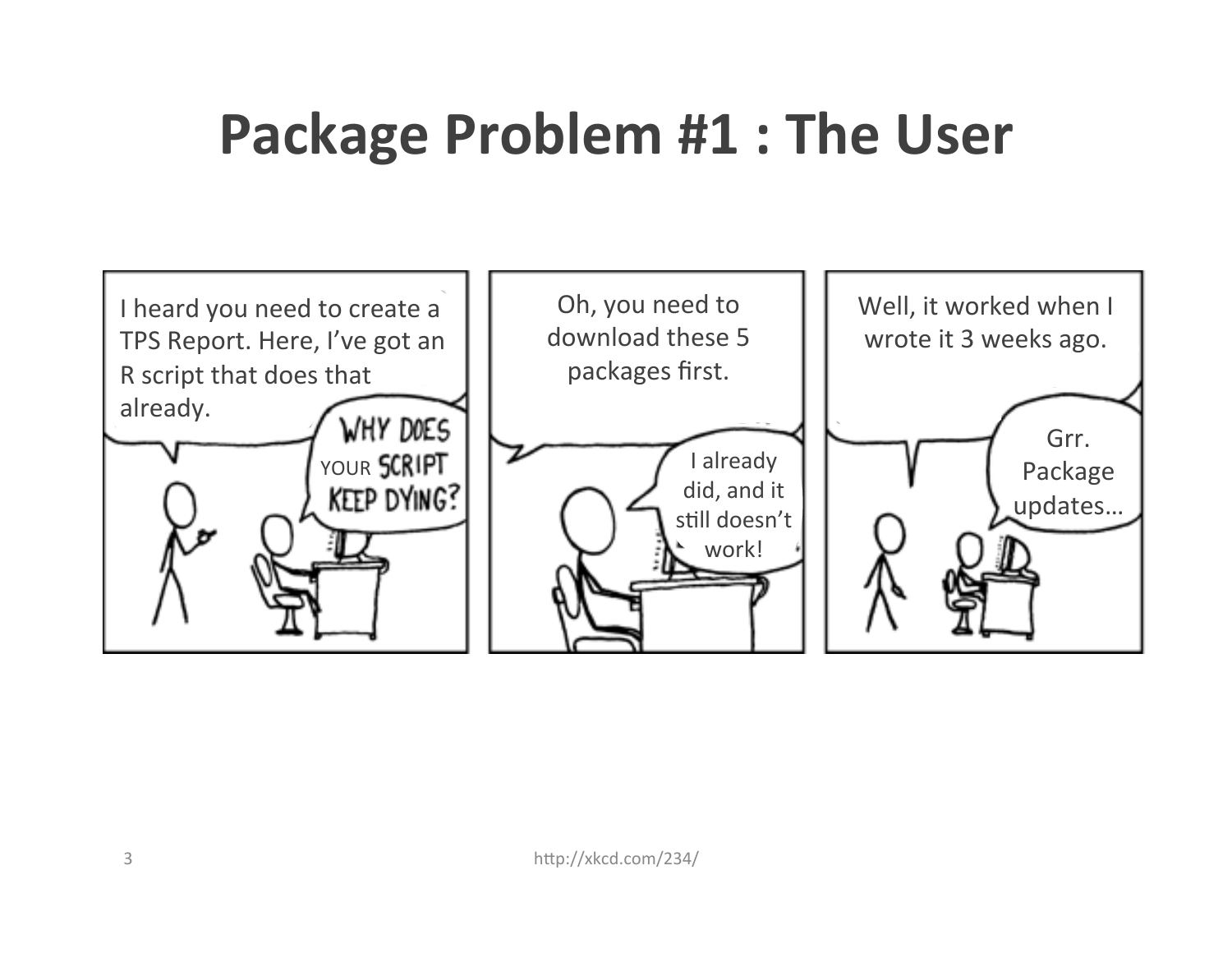### **Package Problem #2: The Author**

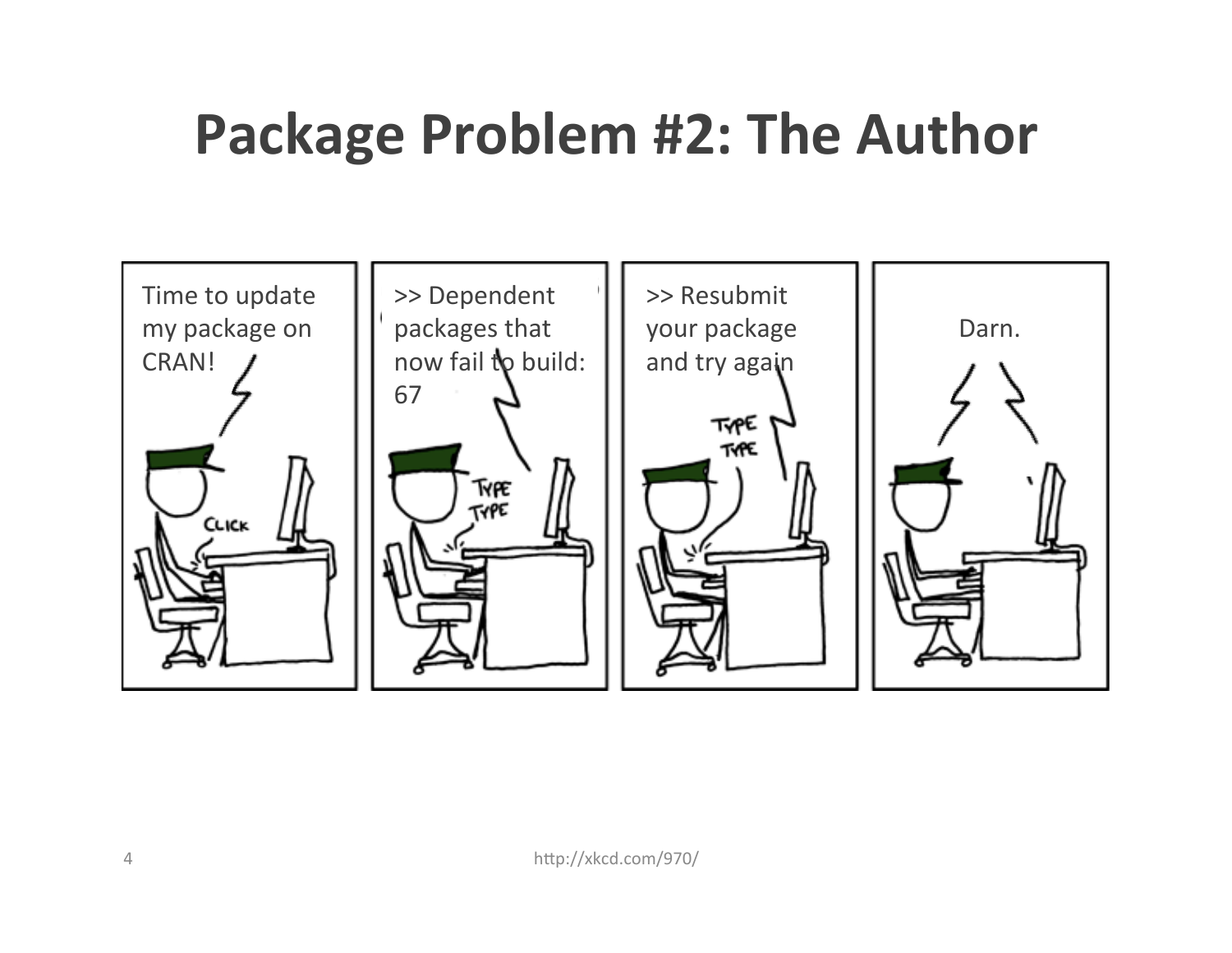# **CRAN** is a moving target

- R itself is quite stable
- The big problem is with packages
	- $-$  Packages update in near real time
	- $-$  Difficult (possible, but difficult for regular users) to use specific package versions
- Users see "R" as "R + packages"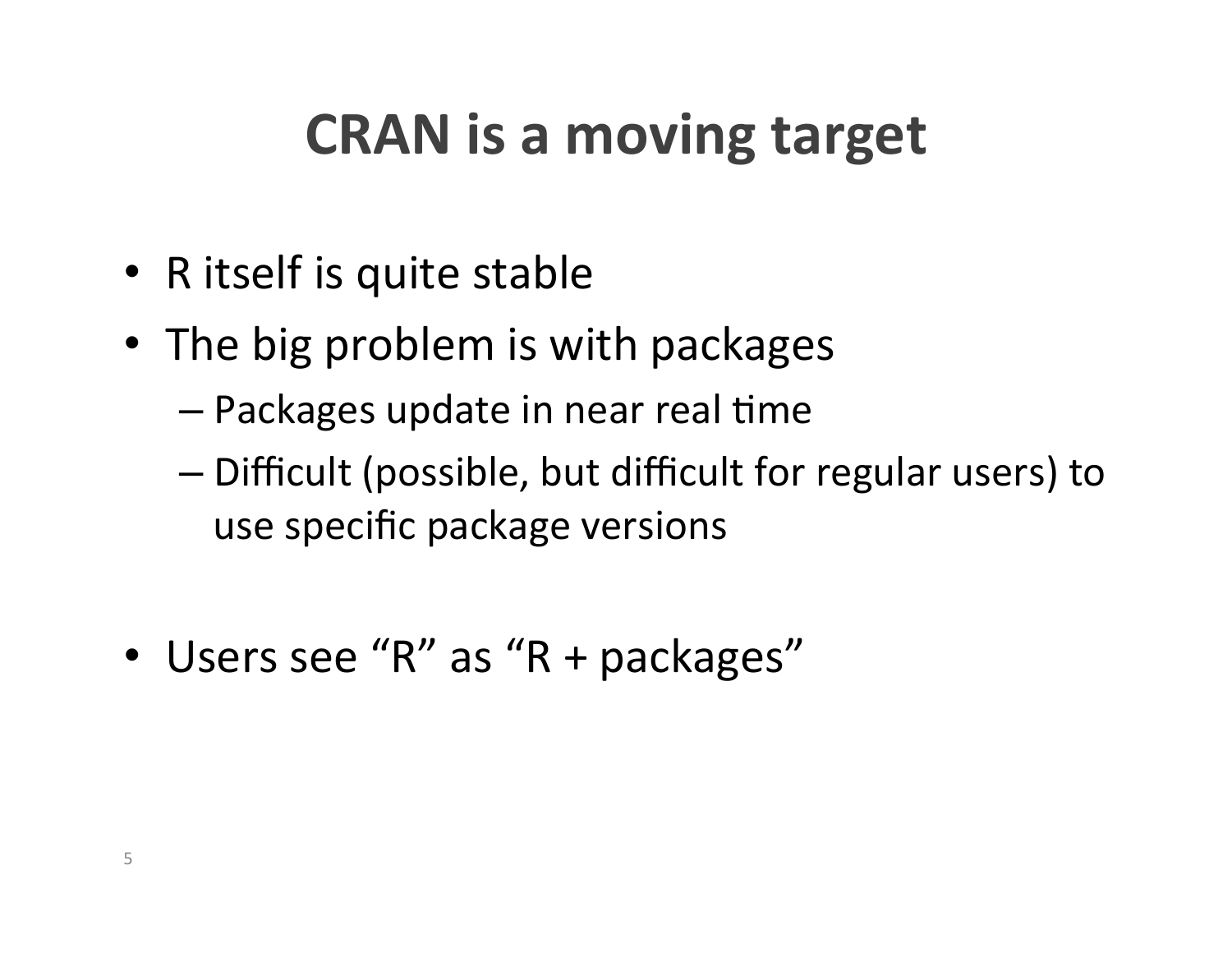#### **A Downstream "Stable Branch"**

**"Current Branch" "Stable Branch"** 

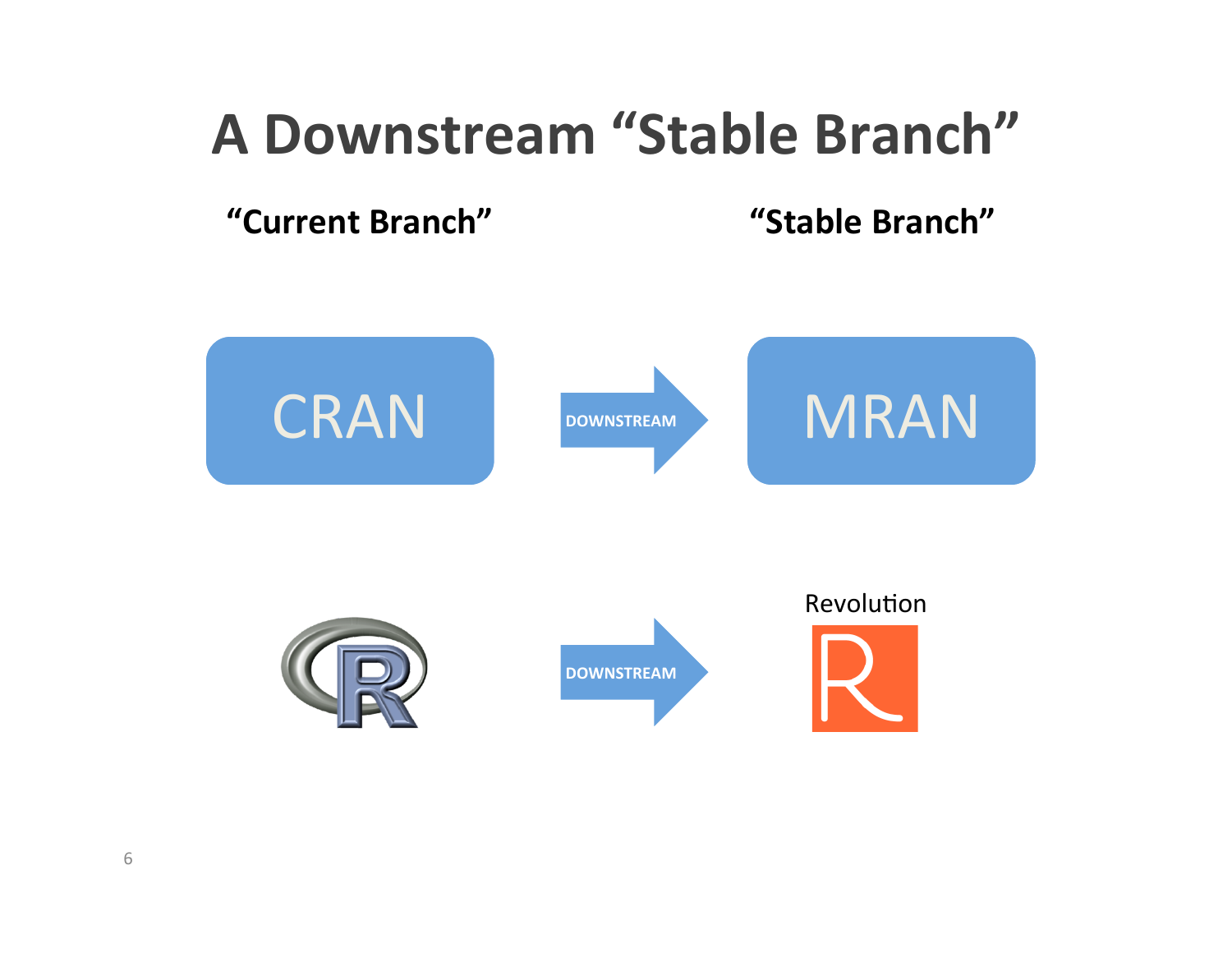# **Making R Reproducible**

- Change the default way R handles packages
- "Snapshot" CRAN package ecosystem with R releases
	- $-$  By default, users grab older versions of packages
- Tag scripts with an identifier to match with packages
	- "Reproducible R" version number?
	- DocID?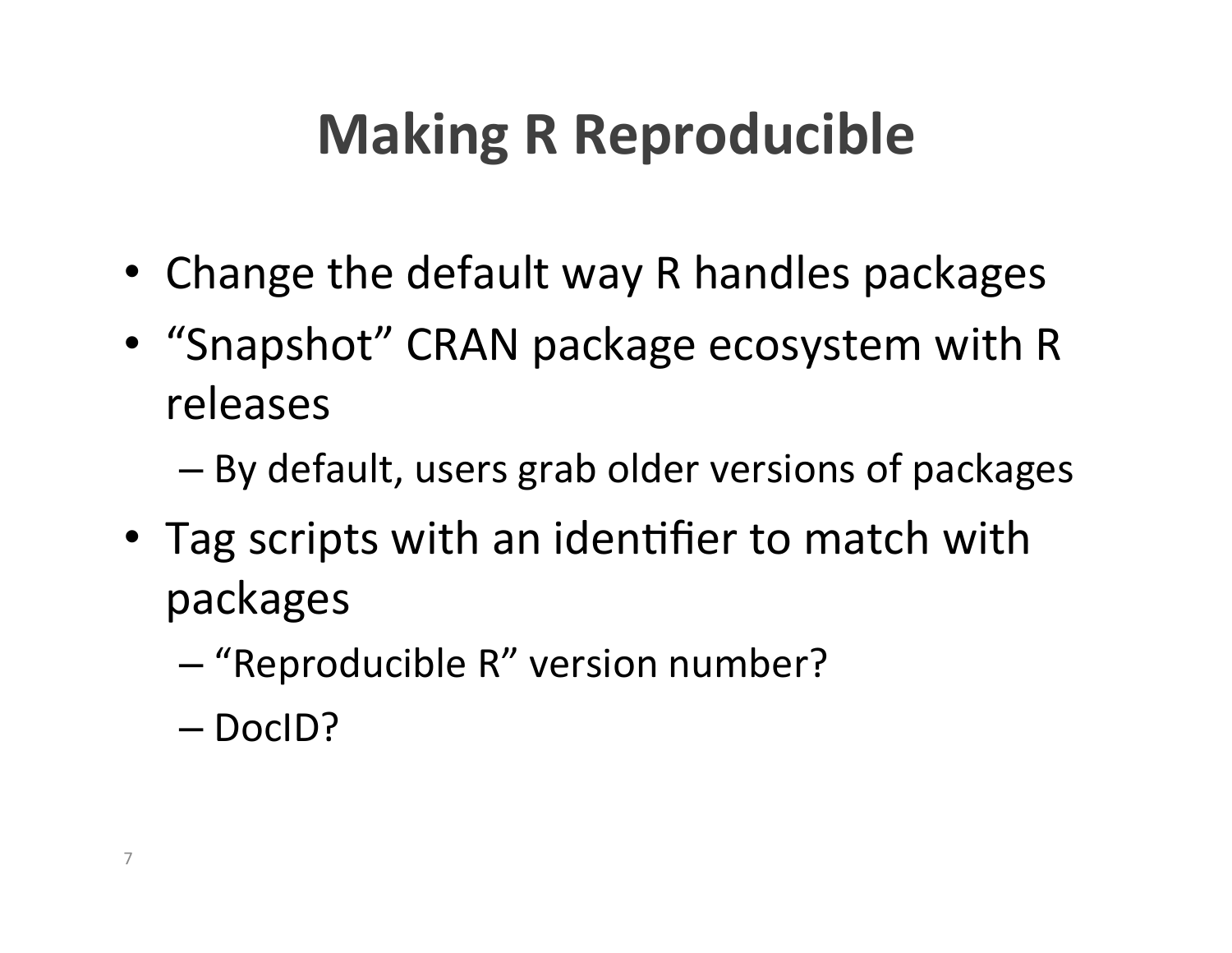### Upstream: R unchanged

"I don't see why CRAN needs to be involved in this effort at all. A third party could take snapshots of CRAN at R release dates, and make those available to package users in a separate repository. It is not hard to set a different repository than CRAN as the default location from which to obtain packages."

-- Duncan Murdoch, r-devel, March 2014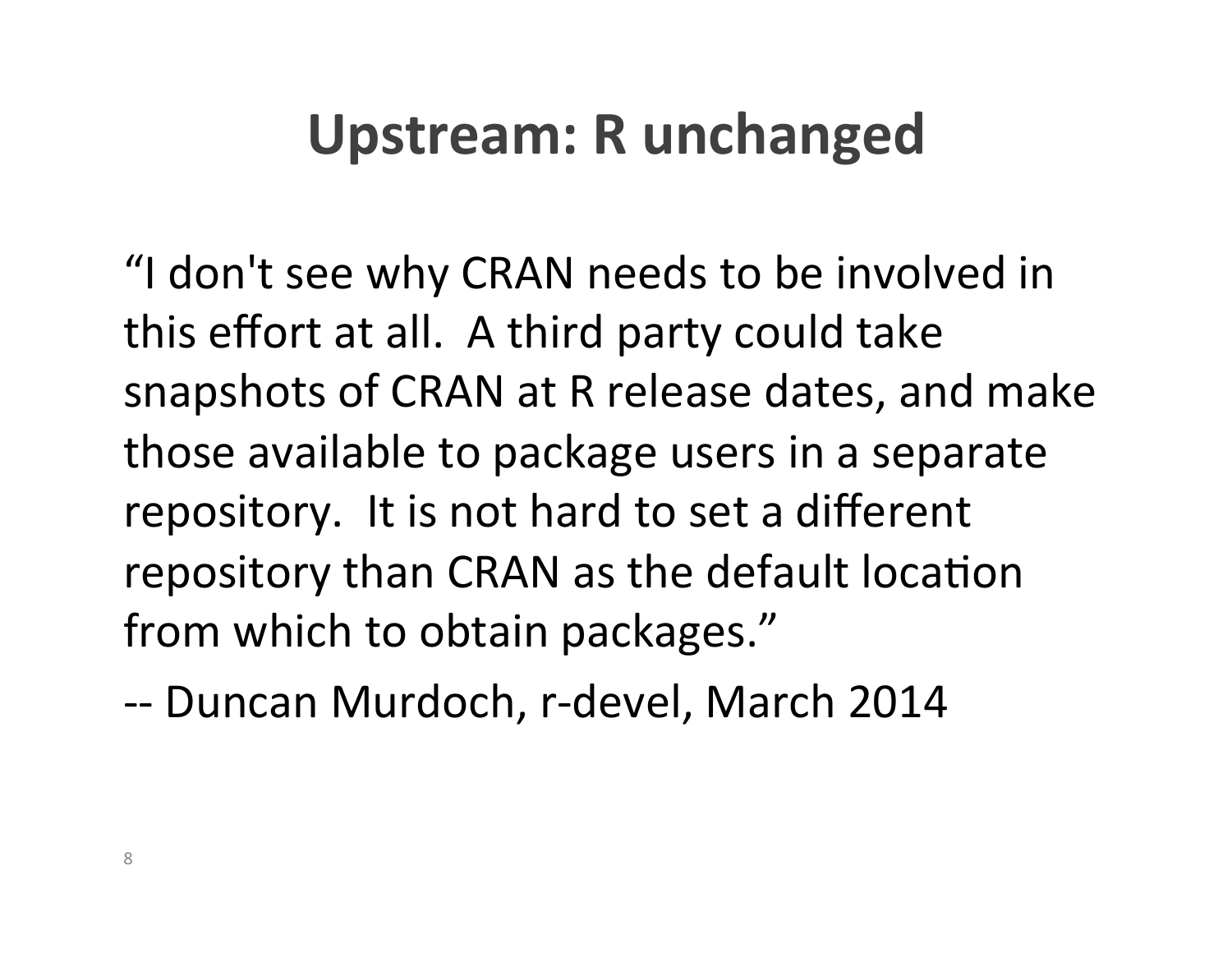### **Not a new idea**

- Ooms, "Possible Directions for Improving Dependency Versioning in R", R Journal 5/1
- BioConductor Project
- Revolution R Enterprise
- packrat / gRAN
- Linux distros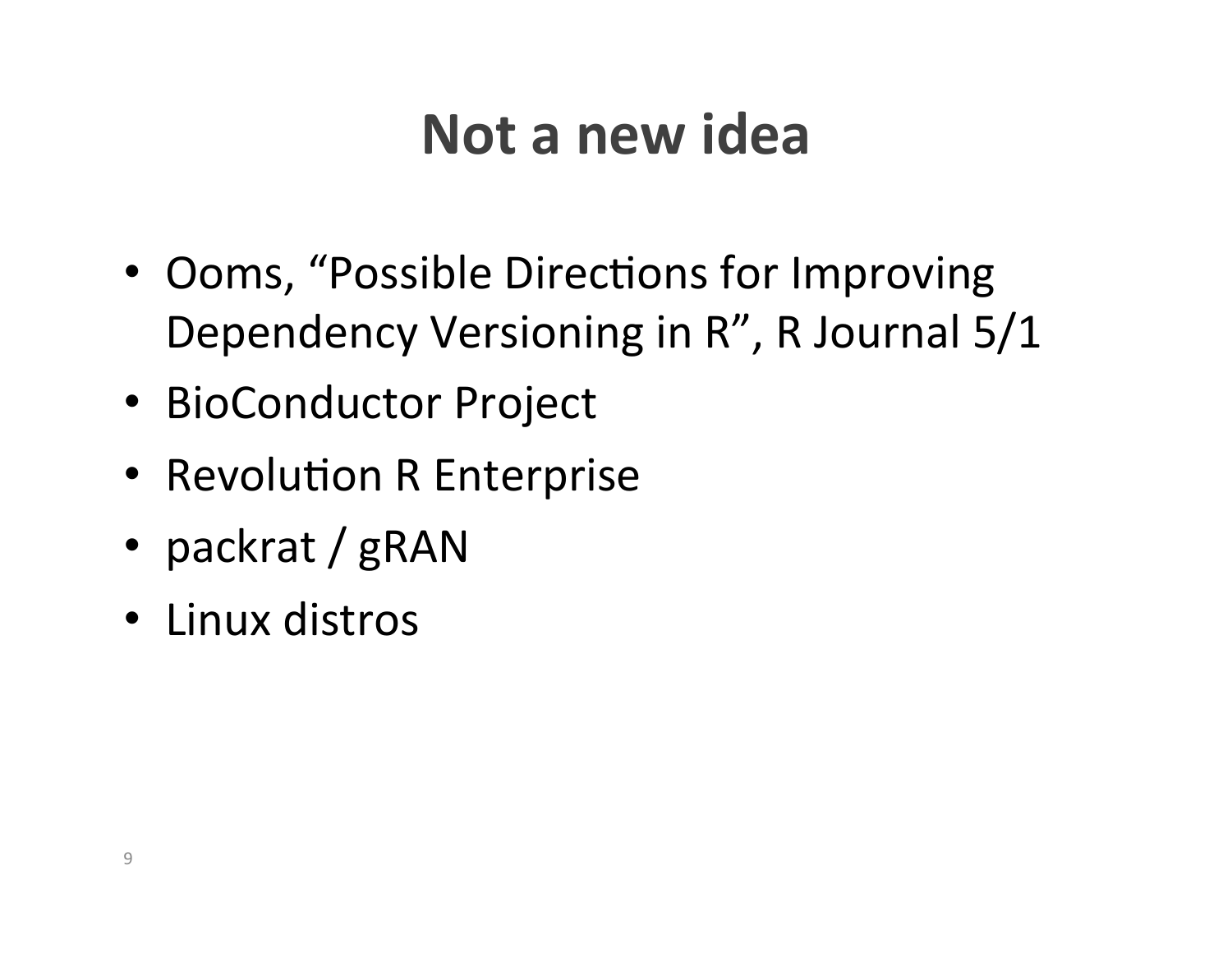# **Default behavior is critical**

- Packrat solves this very well
	- $-$  Project + package dependencies stored in Github
- gRAN is also very promising
	- $-$  Pushing solution to gRAN server helps
- But:
	- $-$  Fragmentation: No CRAN "repository of record"
	- Not default behaviour
	- $-$  Not easy to share reproducibly for "normal" users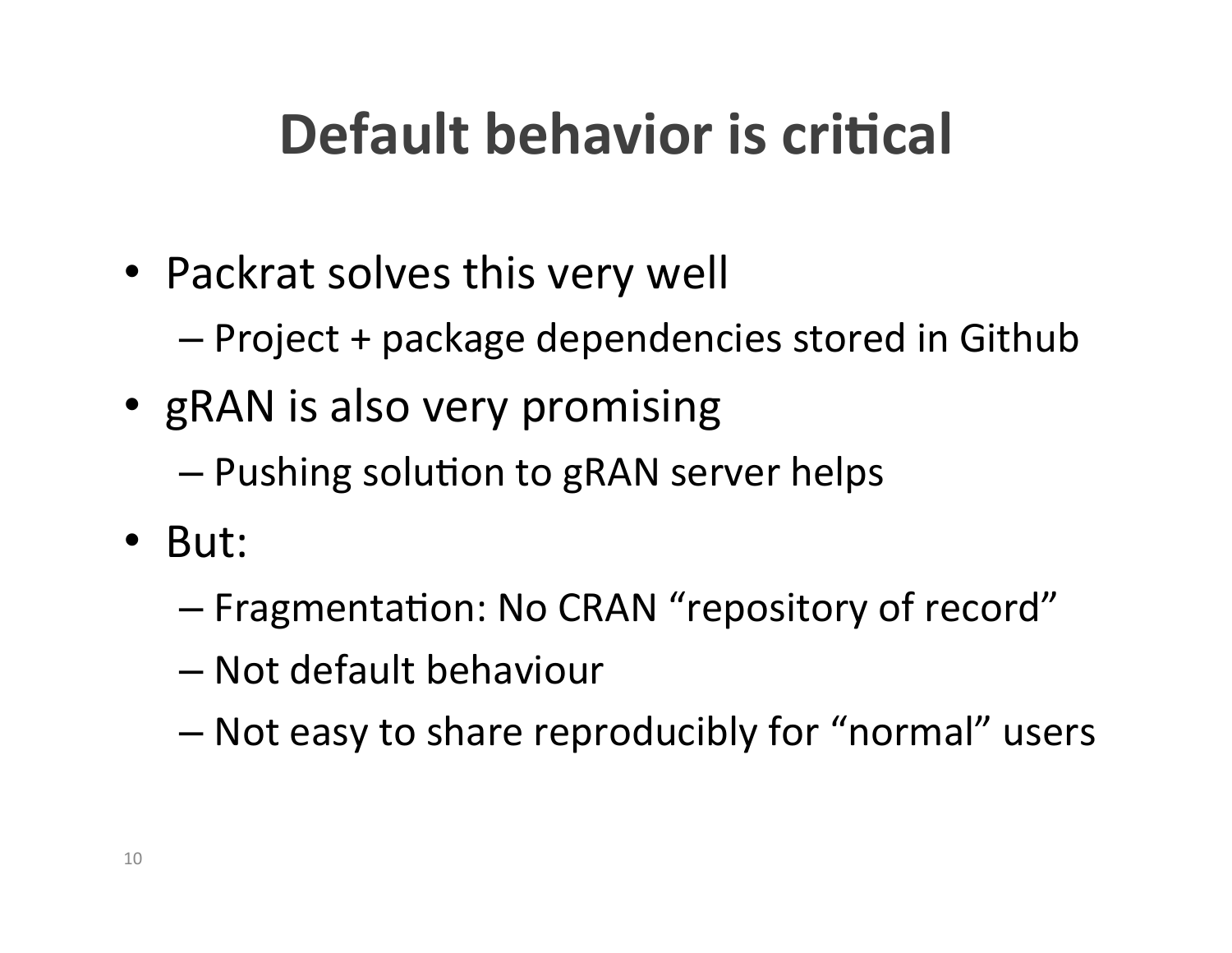# **MRAN** repository : requirements

- Bandwidth
- Storage
- Latency (alternatives to mirroring)
- Availability & monitoring
- Security
- Binary package archives
- Ability for package developers to "fall forward" to "development branch" packages
- Coordination with package authors with "Reproducible" R" version updates
	- $-$  Goal: a consistent set of mutually-compatible packages every 6 months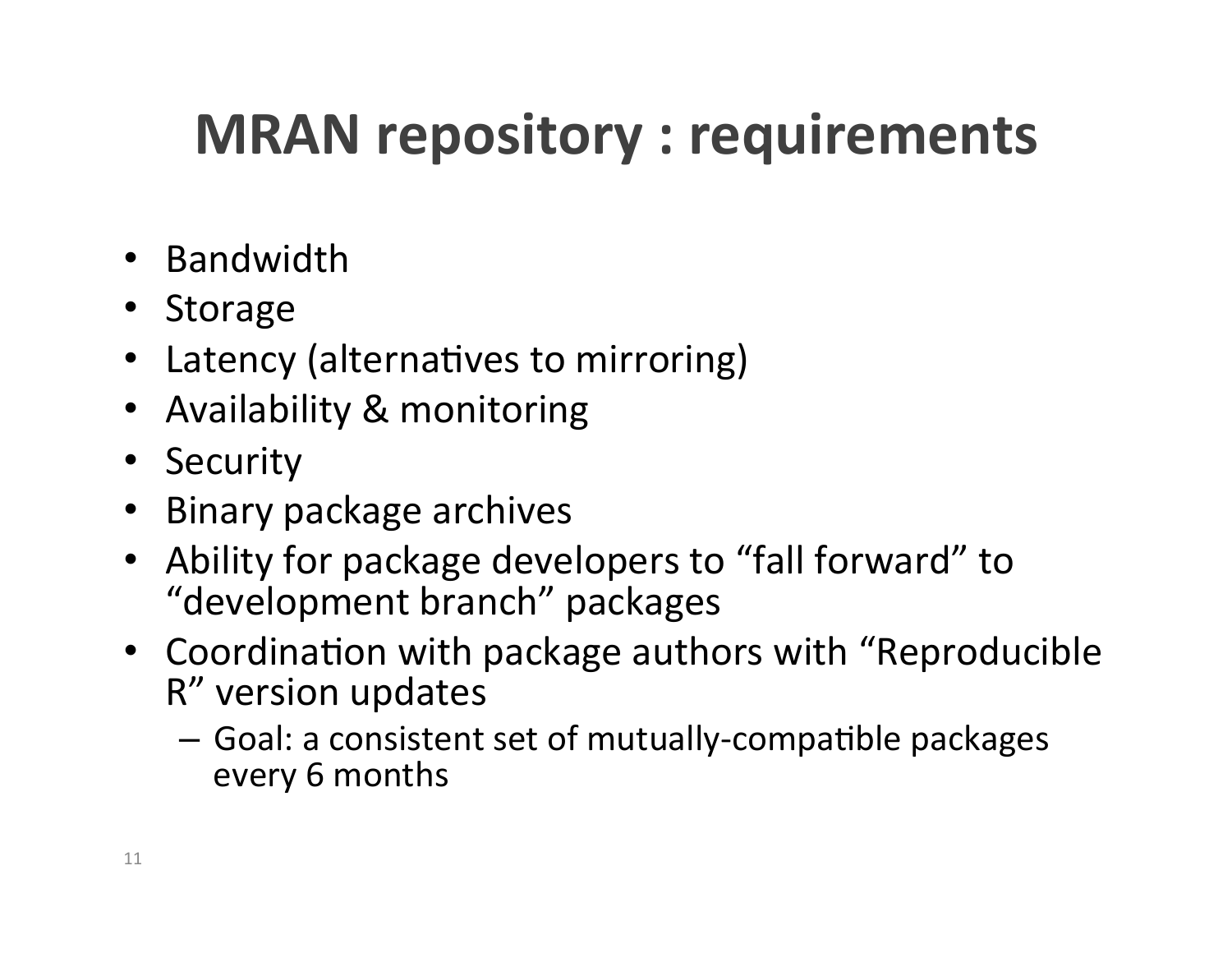# **MRAN** - Implementation

- Use rsync to mirror CRAN at regular intervals
	- Only downloads changed packages
- Use zfs to store incremental snapshots  $-$  Storage only required for new packages
- Organize snapshots into a labelled hierarchy
	- Current and previous versions in same tree
- CRAN snapshot server hosted by cloud provider
	- $-$  Availability and latency
- Open-source process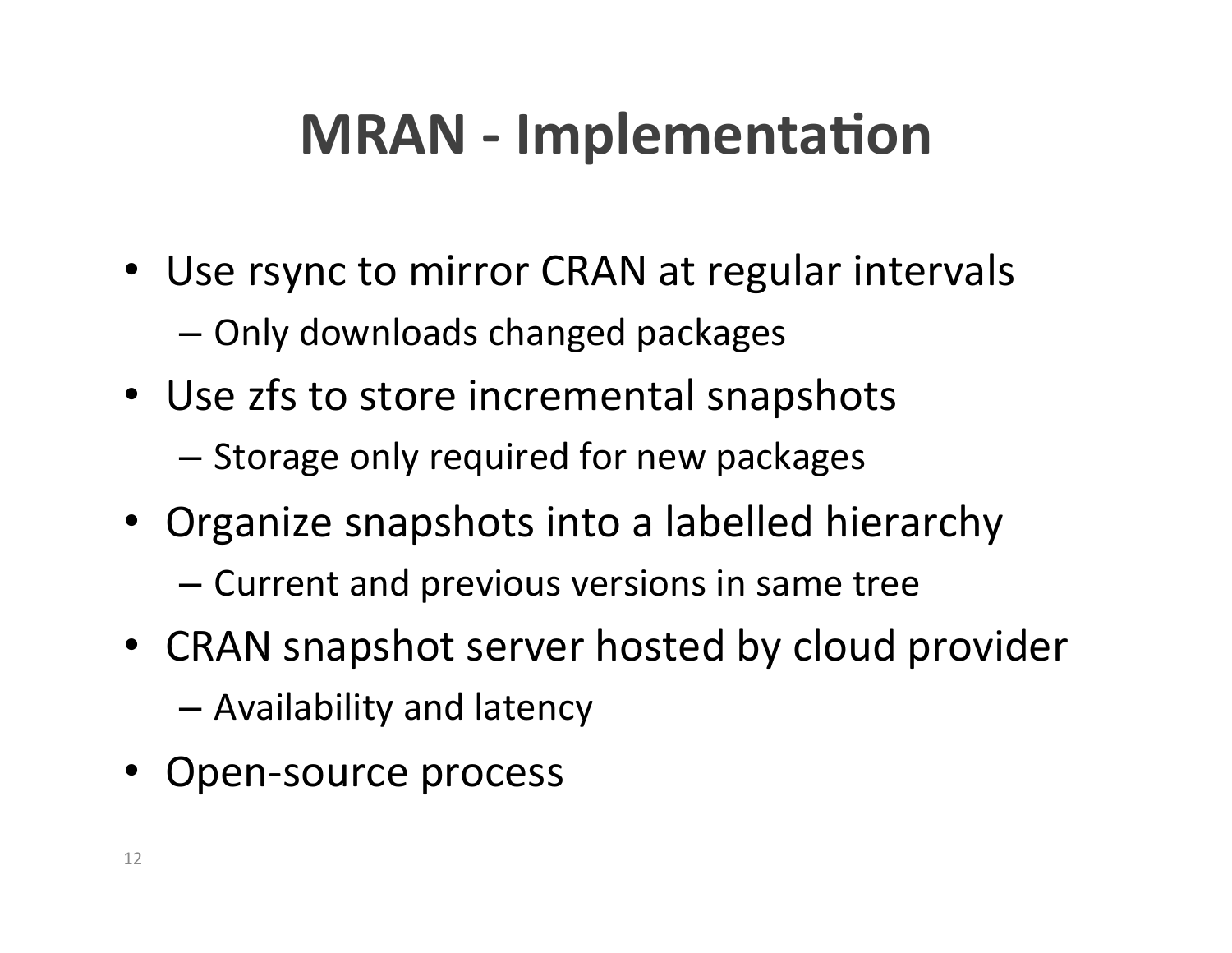# **RRT: The R Reproducibility Toolkit**

- Open Source R Package (GPLv2)
- From an R project folder:
	- $-$  Detect packages used by scripts
		- Including dependencies
	- Download and install from MRAN
- github.com/RevolutionAnalytics/RRT

– Pre-alpha!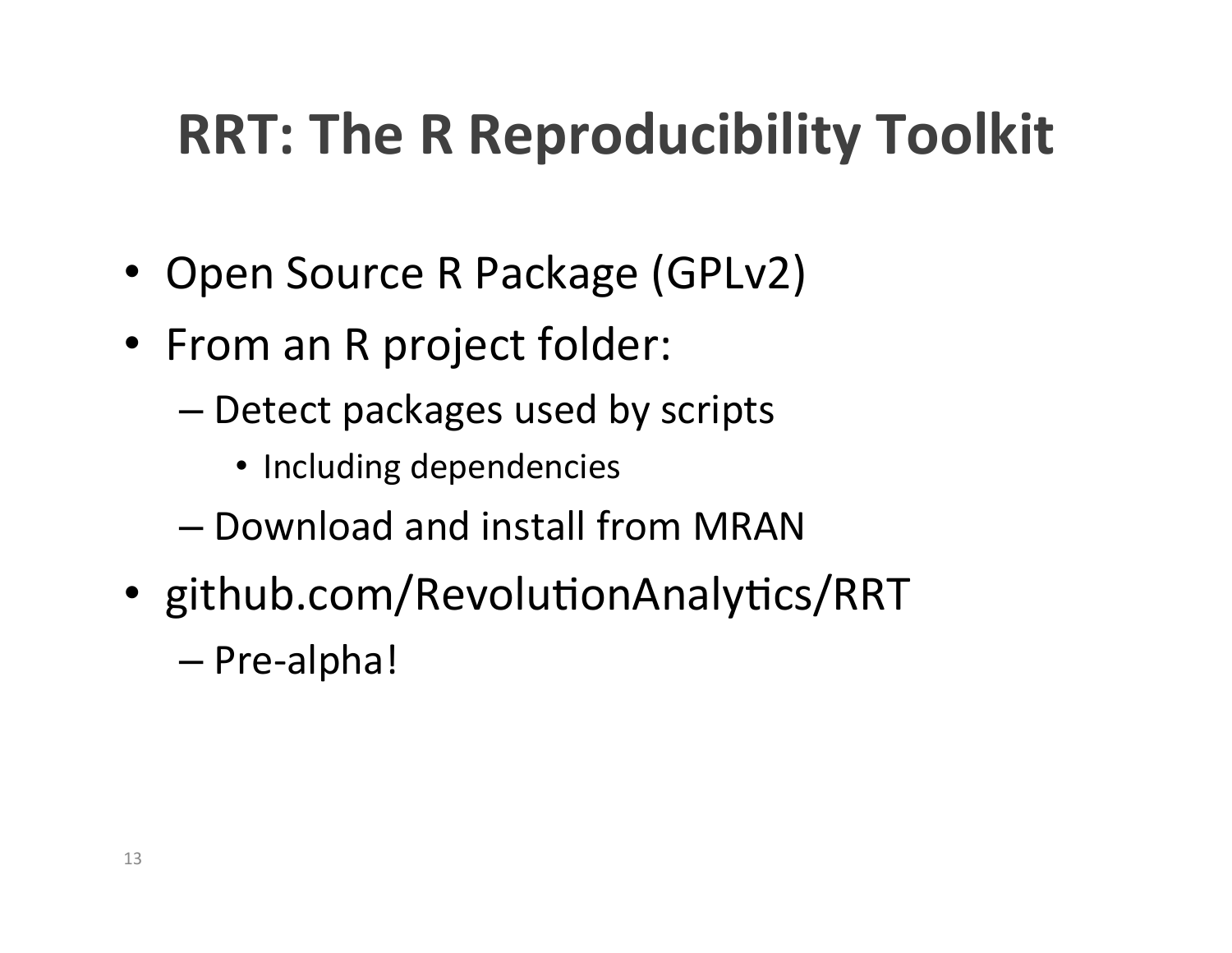### **Example**

• R script file using 6 most popular packages





Package dependency graph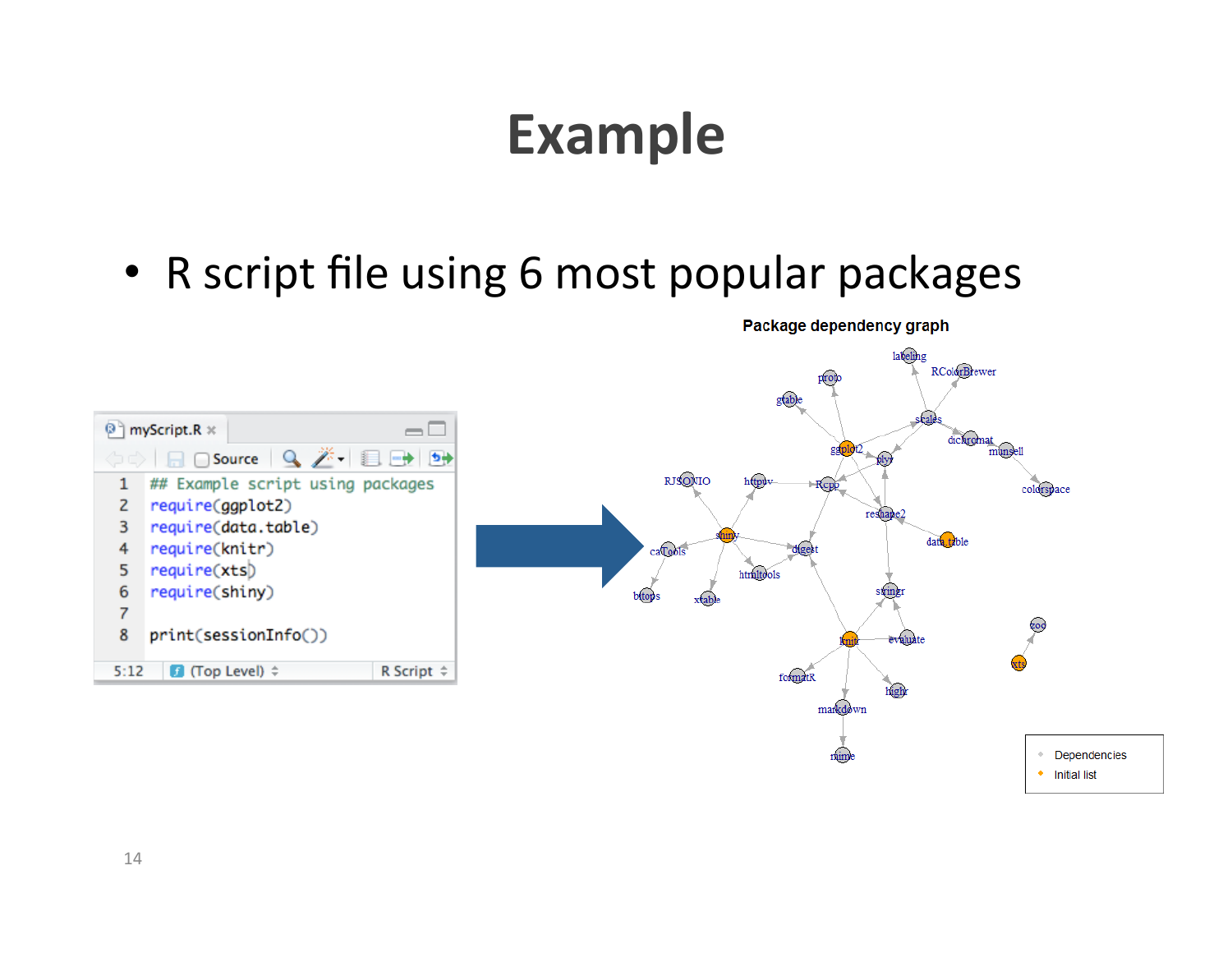# A lot yet to be done...

- MRAN server
	- $-$  Provisioning, automation, testing, maintenance
	- Naming
- R user default experience
	- Client-side tools
	- $-$  Downstream distribution
- Handling foreign packages (local, GitHub, etc)
- User testing
- Developer tools (R-Forge)